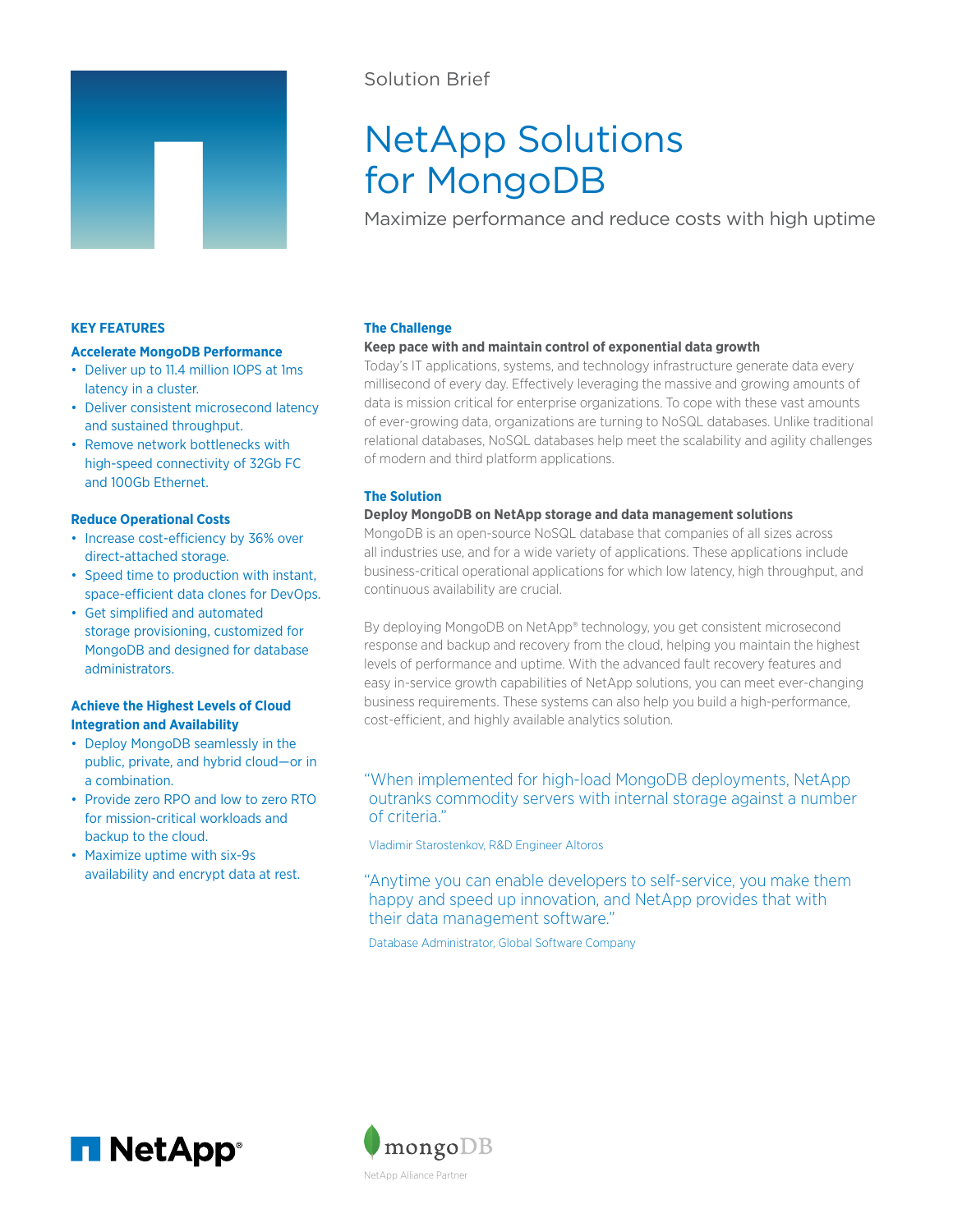

Figure 1) NetApp Data Fabric for MongoDB.

#### **Accelerate MongoDB Performance**

By delivering up to 11.4 million IOPS at 1ms latency in a cluster, NetApp has the fastest all-flash arrays that are built on a true unified scale-out architecture. As the industry's first all-flash arrays to provide both 100 Gigabit Ethernet (100GbE) and 32Gb FC connectivity together, AFF A-Series systems also support the NVMe/FC host connection, allowing customers to run 60% more workloads or cut the application response time by half.

Having been a leader in supporting high-capacity 15TB SSDs and multistream write (MSW) SSDs, AFF is leading again as the first all-flash system to support 30TB SSDs. You can further reduce your storage footprint with the high density of 2PB SSD storage in a 2U drive shelf and move toward an optimally efficient data center.

# **Reduce Operational Costs**

NetApp systems are built with innovative inline data reduction technologies, including inline compression, inline deduplication, and inline data compaction. The inline efficiency that inline compression and deduplication achieve helps you minimize the flash storage that you need for MongoDB.

The inline storage efficiency technologies of NetApp deduplication and compression increase the effective capacity of SSDs, reducing your effective cost per gigabyte. Inline storage efficiencies also improve your system performance.

The NetApp SnapCenter framework has the flexibility to include MongoDB-specific quiesce and unquiesce scripts before and after a NetApp Snapshot™ backup is created. Only seconds are required to create the Snapshot backup. SnapCenter helps you manage remote replication of the entire environment to NetApp ONTAP® Cloud instances that run in Amazon Web Services (AWS). You can use the data that is replicated in AWS for disaster recovery and in development and testing environments.

# **Achieve the Highest Levels of Cloud Integration and Availability**

Leverage the NetApp Data Fabric to move data securely across your choice of clouds—enabled by NetApp ONTAP Cloud software and NetApp Private Storage for the cloud. You also get the industry's most efficient and comprehensive Integrated Data Protection software suite, on the premises or in the cloud.

With NetApp Integrated Data Protection software, you get features and capabilities such as NetApp Snapshot copies, cloning, encryption, and both synchronous and asynchronous replication for backup and disaster recovery—all with near-zero performance impact. Synchronous replication with NetApp MetroCluster™ software delivers a zero recovery point objective (RPO) and low to zero recovery time objective (RTO) for your mission-critical workloads. And support for at-rest data encryption and an onboard key manager helps secure your data.

#### **Simplify Data Management**

The NetApp® OnCommand® Workflow Automation (WFA) for MongoDB is the industry's only multiple-data-center, end-to-end provisioning automation solution. It enables flexible deployment of MongoDB with Data Fabric for on-premises, hybrid cloud, and multicloud configurations. NetApp ONTAP® data management software deployed by using NetApp OnCommand WFA brings enterprise class data protection and data management to MongoDB.

NetApp WFA for MongoDB simplifies any deployment of NetApp ONTAP data management software for MongoDB by allowing a database administrator (DBA) or developer to provision storage in terms of database architecture and dataset size. It automatically implements best practices and simplifies provisioning for complex environments, such as multiple-datacenter deployments. In addition, it fully supports both replica sets and sharded clusters. As a result, organizations that use